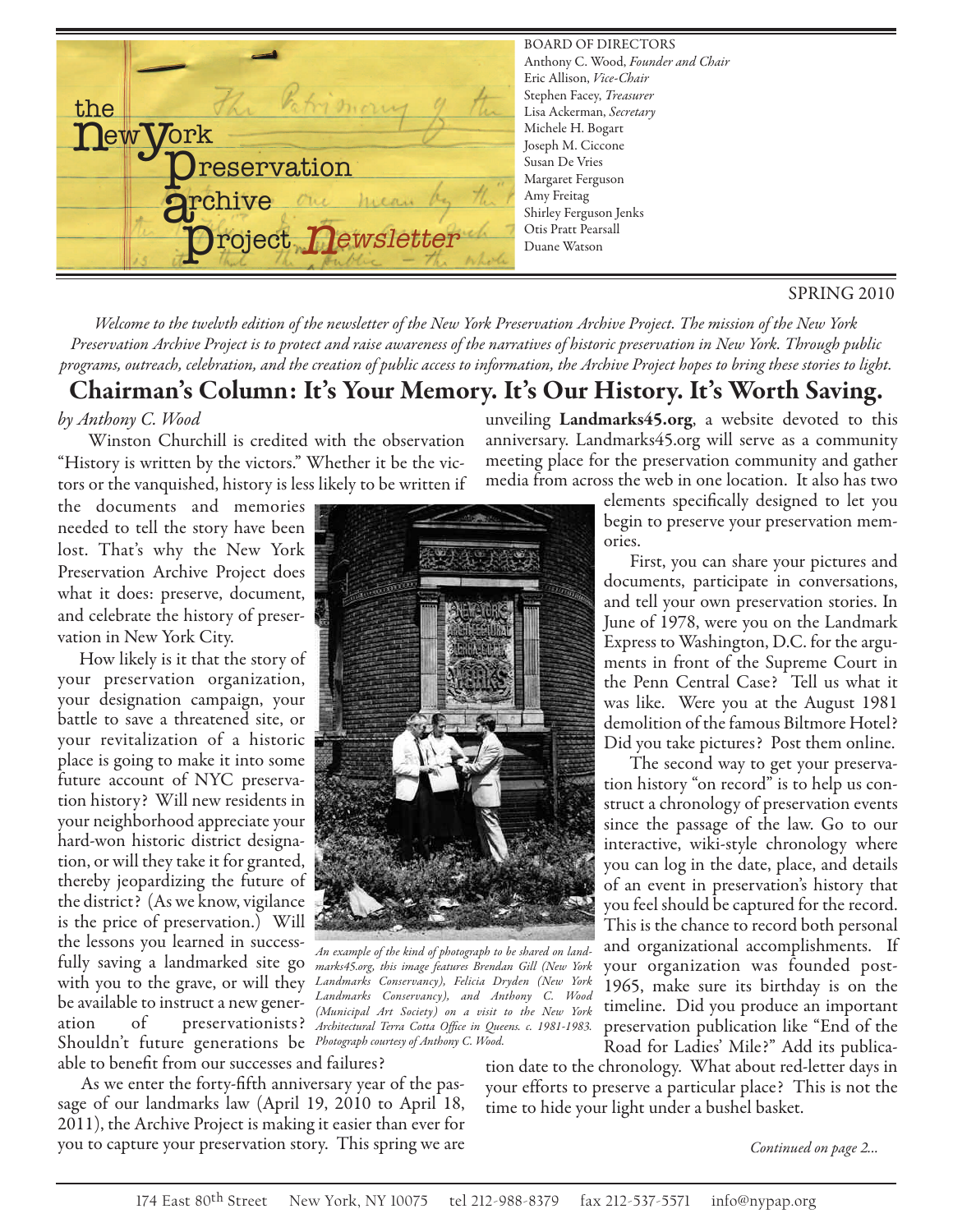# **Morrone Speaks at Bard Birthday Breakfast Bene7t**

The Archive Project's sixth annual Bard Birthday Breakfast Benefit was held on December 9, 2009. Guests braved the rain and wind to join us at the Manhattan Penthouse for breakfast, coffee, and the insights of architectural historian Francis Morrone, whose new book, Ten Architectural Walks in Manhattan, was just published by W.W. Norton. The ever gracious Otis Pratt Pearsall delivered the introduction. Mr. Morrone's fascinating and entertaining lecture explored the impact of the walking tour as a preservation tool and prompted an equally interesting question-and-answer session. Guests also enjoyed the view from the seventeenth floor of the Manhattan Penthouse.



Francis Morrone signs copies of Ten Architectural Walks in Manhattn after the Bard Breakfast. Photograph by Hannah Brehm.

## **Preservation History Database Update**

The Archive Project's online database of preservation history continues to grow. We've recently published new entries on Carnegie Hall, Adolph Placzek, Elliot Willensky, and the Charleston Historic District in South Carolina. We've also been working to revise, refine, and update some of our previously published records.

The goal of the NYPAP Preservation History Database is to provide an overview of a place, person, organization, or law that has influenced preservation in New York City, and then direct researchers to archival and primary source resources. If you have a suggestion for a topic that should be included in the database or know of any interesting archival holdings, please contact NYPAP Administrator Laura Pedersen at lpedersen@nypap.org.

Many thanks to all who attended and supported NYPAP at this great event. Special recognition goes to those donors on the 10th Anniversary Committee and the Benefit Committee:

### **10th Anniversary Committee**

Lisa Ackerman Anthony Badalamenti Helen Chin Joan K. Davidson Stephen Facey Otis and Nancy Pearsall Anthony C. Wood

### **Benefit Committee**

Daniel Allen, Cutsogeorge Tooman & Allen Architects Jan C.K. Anderson William L. Bernhard Anna B. Iacucci Shirley Ferguson Jenks Pamela Jerome, AIA, LEED AP Susan Henshaw Jones Judith LaBelle Richard J. Moylan, Green-Wood Cemetery Kate Burns Ottavino Peter Pennoyer Architects Platt Byard Dovell White Architects Arlene Simon Jack Taylor Areta Swartz Warren Duane A. Watson F. Anthony Zunino

## **Chairman's Column (continued from page 1)**

In the great span of history, 45 years doesn't seem like much, yet it doesn't take long for people to forget. Not long ago I mentioned the name of Halina Rosenthal to a young preservationist and received a blank stare. How can we expect newcomers to the field to know of, benefit from, or be inspired by preservation's own heroes and heroines if that legacy has not been documented or preserved? If that history isn't captured now, it is at risk of being lost forever. If you don't help us preserve it, who will?

Remember: "It's your memory. It's our history. It's worth saving."

Visit *LANDMARKS45.ORG* in early April to learn about upcoming events, share your stories and photographs, contribute to a "People's History of Preservation," and connect with other preservationists celebrating our landmarks law.

If you'd like assistance in using the website or digitizing your papers or photographs, please contact the NYPAP Administrator at 212-988-8379 or lpedersen@nypap.org.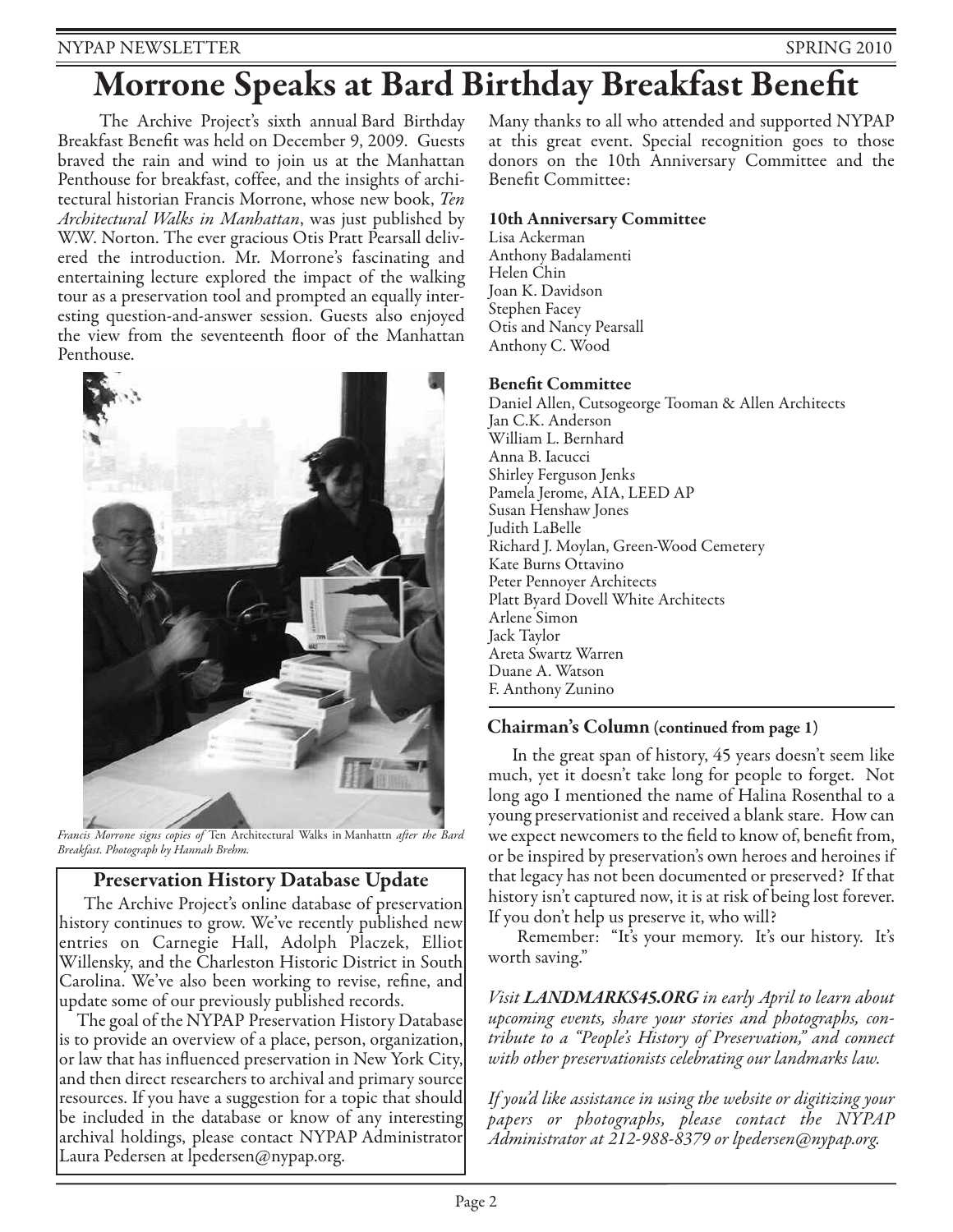## **Margot Gayle ' s Papers Donated to the New-York Historical Society**

We are delighted to announce that NYPAP's small but significant Margot Gayle preservation collection has been donated to the New-York Historical Society and will become part of their permanent collection.

As we reported in our Spring 2009 newsletter, NYPAP, along with representatives from the Landmarks Preservation Commission and the Pratt institute, was called to Margot Gayle's apartment in October 2008 to assist in preserving and transporting some of Margot's documents. Since then, we've stored this correspondence and photographs in our small office while creating an inventory of the materials, which consists of correspondence and almost 1,000 photographs of New York and other cities. NYPAP has also worked to develop a searchable online database of Margot Gayle's photographs, which will launch later this spring at nypap.org/gayle.



One of over nine hundred photographs taken by Margot Gayle that will soon be available on nypap.org. This view of the Brooklyn Bridge is dated January 19, 1968.

We are thrilled to pass along these files to the knowledgable archivists at the New-York Historical Society, where they will be safely housed and made available to researchers. In fact, the NYHS already holds a group of papers relating to Margot's later advocacy; the papers donated by NYPAP, which focus on her preservation work before 1970, will complement this collection. Researchers wishing to view the Margot Gayle archive should contact the Society at 212-873-3400 or nyhistory.org.

# **Preservation Education with the Archive Project**

Part of NYPAP's mission is to inspire preservationists to celebrate the history of the preservation movement. But we also aim to educate the general public on the importance of historic preservation in shaping our communities and cities. By working with local schools and universities, NYPAP helps spread the message of preservation and historical scholarship to students and educators from different academic disciplines and backgrounds.

In December 2009, NYPAP founder and Chair Anthony C. Wood visited the Williamsburg High School

for Architecture and Design in Williamsburg, Brooklyn, to deliver a guest lecture on preservation history to a group of enthusiastic students. WHSAD is dedicated to preparing students for university study with afocus on architecture and engineering.

This spring, NYPAP is also working with the Pratt Institute's graduate program in Historic Preservation to conduct oral history interviews with key figures in New York City preservation history. Tony Wood speaks to students at WHSAD in Brooklyn. Students in the Public History class Photograph by Amy Freitag. taught by Jeanne Houck will interview a

diverse group of preservationists on specific topics. The students learn how to prepare for and conduct oral histories while assisting NYPAP in its mission of documenting New York's preservation movement. This partnership is a continuation of a successful program that began in the fall of 2007 and has since captured the memories of a dozen preservationists.

This year's interviewees include: Oliver Allen (TriBeCa), Herbert Broderick (the Upper West Side), Mosette Broderick (the Villard Houses and the Coogan Building), Dr. Lawrence Cohn (Central Park West), Carole de Saram (TriBeCa), Edward Kirkland (the West Chelsea Historic District), and Joseph Rosenberg (Brooklyn Heights). Interview transcripts will be available online at nypap.org/oralhistories.

The Archive Project's internship program also continues to help undergraduate and graduate students explore

the cultural, legal, and professional legacy of the historic preservation movement. Four students are participating during the Spring 2010 semester: Lucas Berman, a junior studying at New York University's Gallatin School of Individualized Study; Caroline Corley, a sophomore American Studies major at Columbia University; Inna Guzenfeld, a graduate student in the Pratt Institute's Historic

Preservation program; and Ann Hackett, a senior Art History major at New York University.

Finally, we are thrilled to announce that former NYPAP intern Marlee Busching has been accepted to New York University's new graduate program in Historical and Sustainable Architecture. We wish her the best of luck in her emerging preservation career!